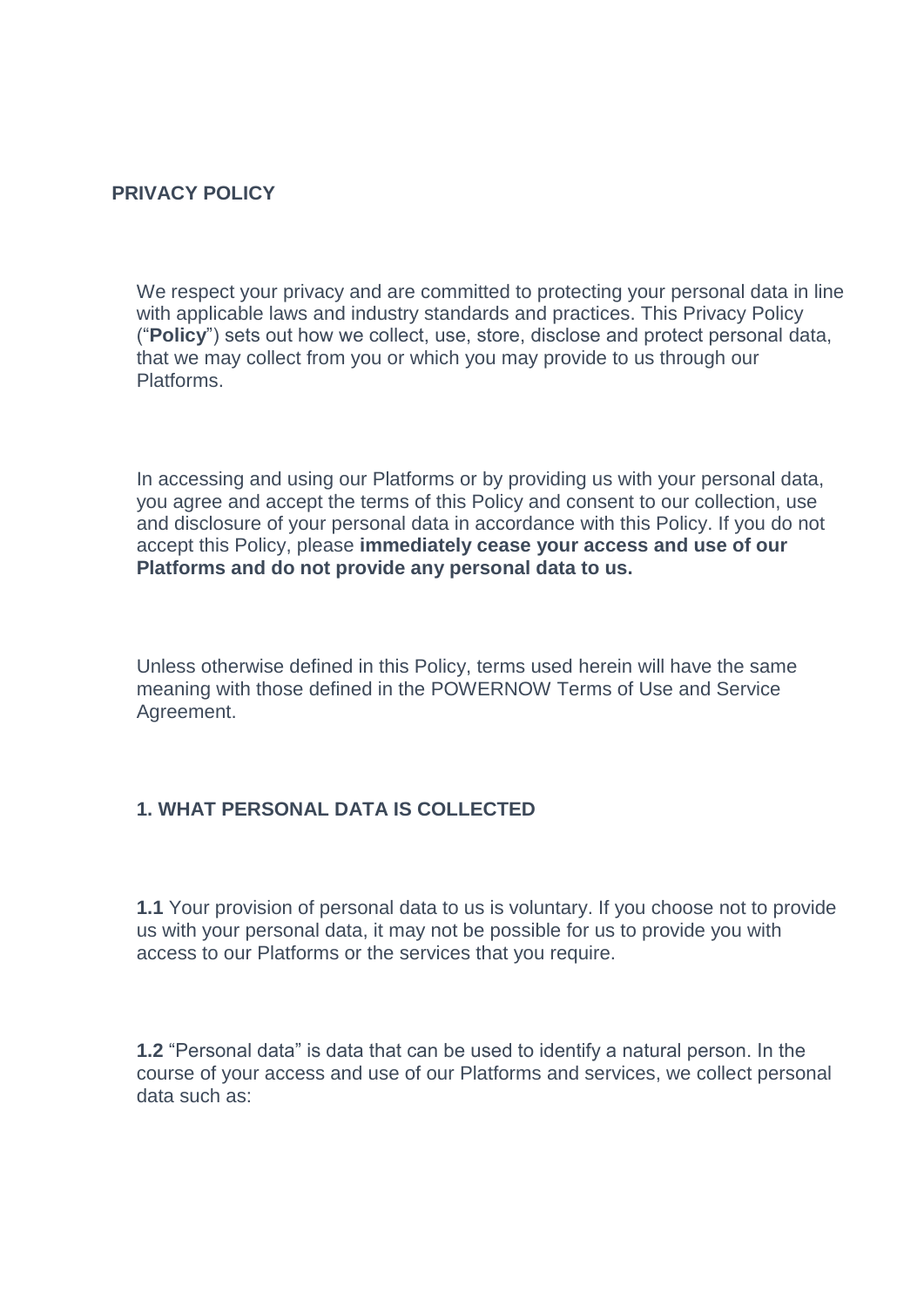(l) your name, gender, date of birth, nationality, telephone number, e-mail address, contact address, identification number and other related information;

 $(m)$  your financial information

(n) personal data of other individuals (e.g. if you use our services to share content with other individuals, or invite them to use our Platforms or services); and

(o) other information that we are required or authorized to collect under any applicable law to authenticate or identify you, or to verify any data that you have provided.

**1.3 Automated collection.** In the course of your access and use of our Platforms and services, certain personal data is automatically collected from you or through the device you use to access our Platforms and services, including:

(a) transactional information based on your activities with us (e.g. services you purchased and content you generated, your device type, identity and other unique identifiers);

(b) device or software information (e.g. configuration information on your mobile devices, web browsers or other applications or platforms used to access our Platforms);

(c) geo-locational information;

(d) IP addresses, browsing information (e.g. search history) and other browsingrelated data in connection to your use of our Platforms and services;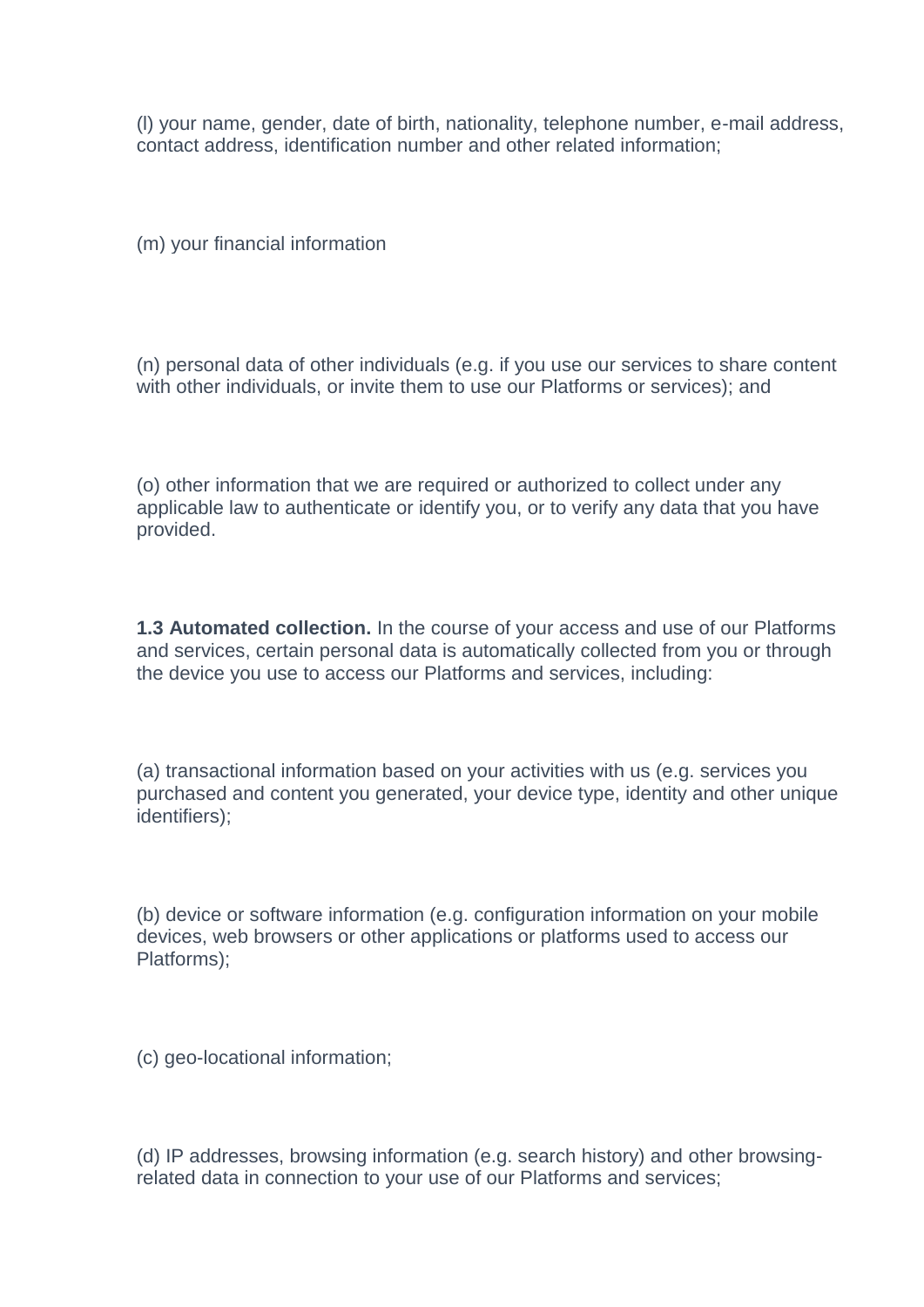(e) information about your access to and usage of other mobile applications and software through our Platforms and services; and

(f) information about your use of your user account to access into other third-party websites, applications or services.

You may disable the automatic collection of certain data. However, certain aspects (or the whole) of our Platforms and services may not be available to you if you choose to do so.

**1.4** We may also collect personal data and information where required or permitted by any applicable law.

**1.5** We may also collect personal data and information from you when you submit an enquiry, feedback or email through our websites or other communication channels.

**1.6** If you provide or allow the collection of personal data of anyone other than yourself, you warrant that you have informed him/her of the purposes for which we require his/her personal data and that he/she has consented to your disclosure of his/her personal data to us for those purposes.

#### **2. HOW WE USE PERSONAL DATA COLLECTED**

**2.1** We collect and use the personal data received from you for the purposes listed below and any other related or associated purposes.

**2.2 Service-related purposes.** We collect and use your personal data for the purposes of serving you, such as: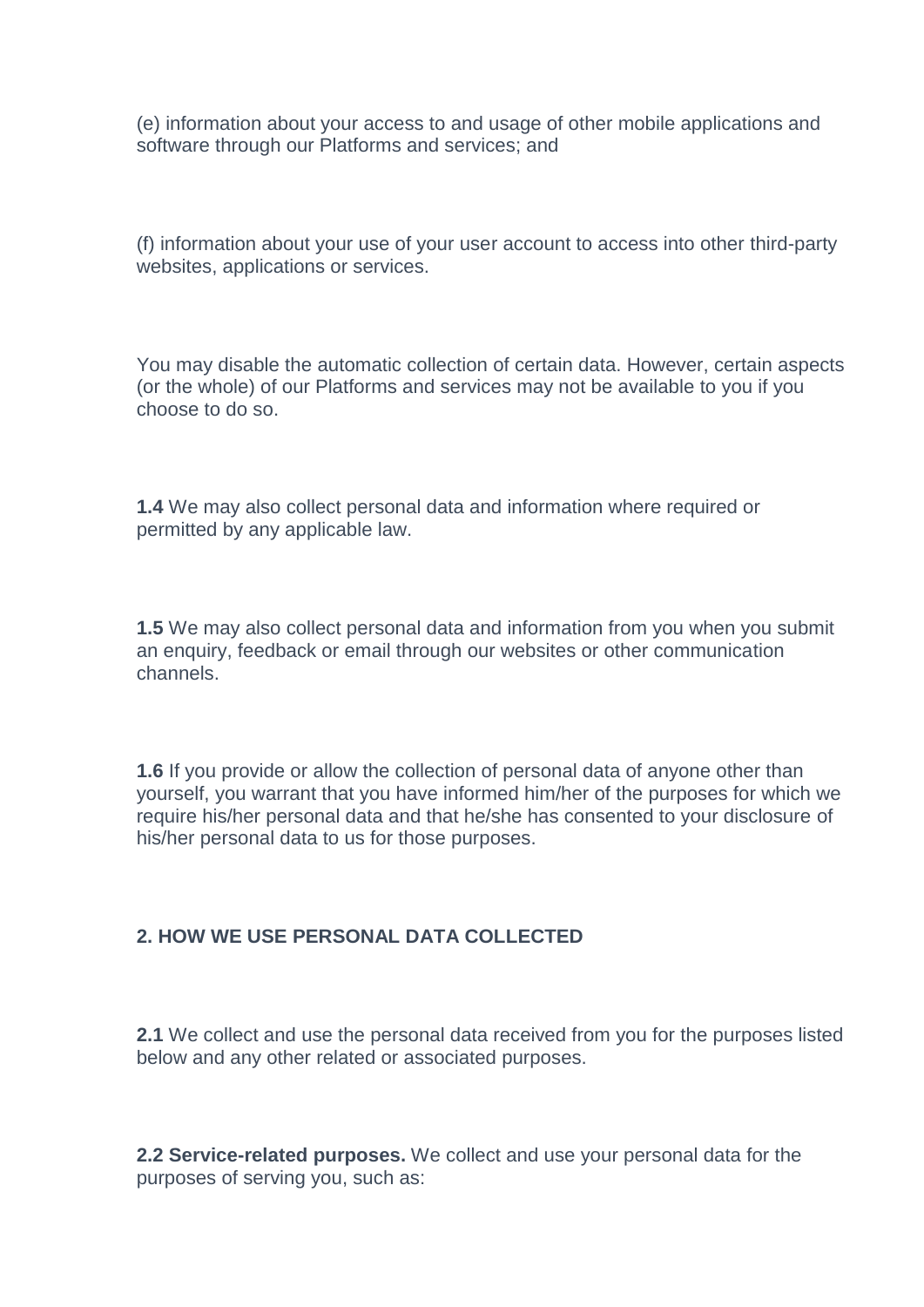(a) providing you with the services that you have requested for;

(b) authenticating, operating and maintaining your user account;

(c) to invite you in creating, developing, operating, providing, improving and promoting our Platform, products, services and content;

(d) to provide you with personalized services based on how you access and use our Platform and services;

(e) to send you important notices and announcements such as services- related information, modification to terms, rules and software upgrading; and

(f) to respond to your feedback.

**2.3 Business purposes.** We may also collect and use your personal data for purposes connected or relevant to our business, such as:

(a) complying with our legal obligations and requirements;

(b) enforcing obligations owed to us, and contractual terms and conditions;

(c) accounting, risk management and record keeping;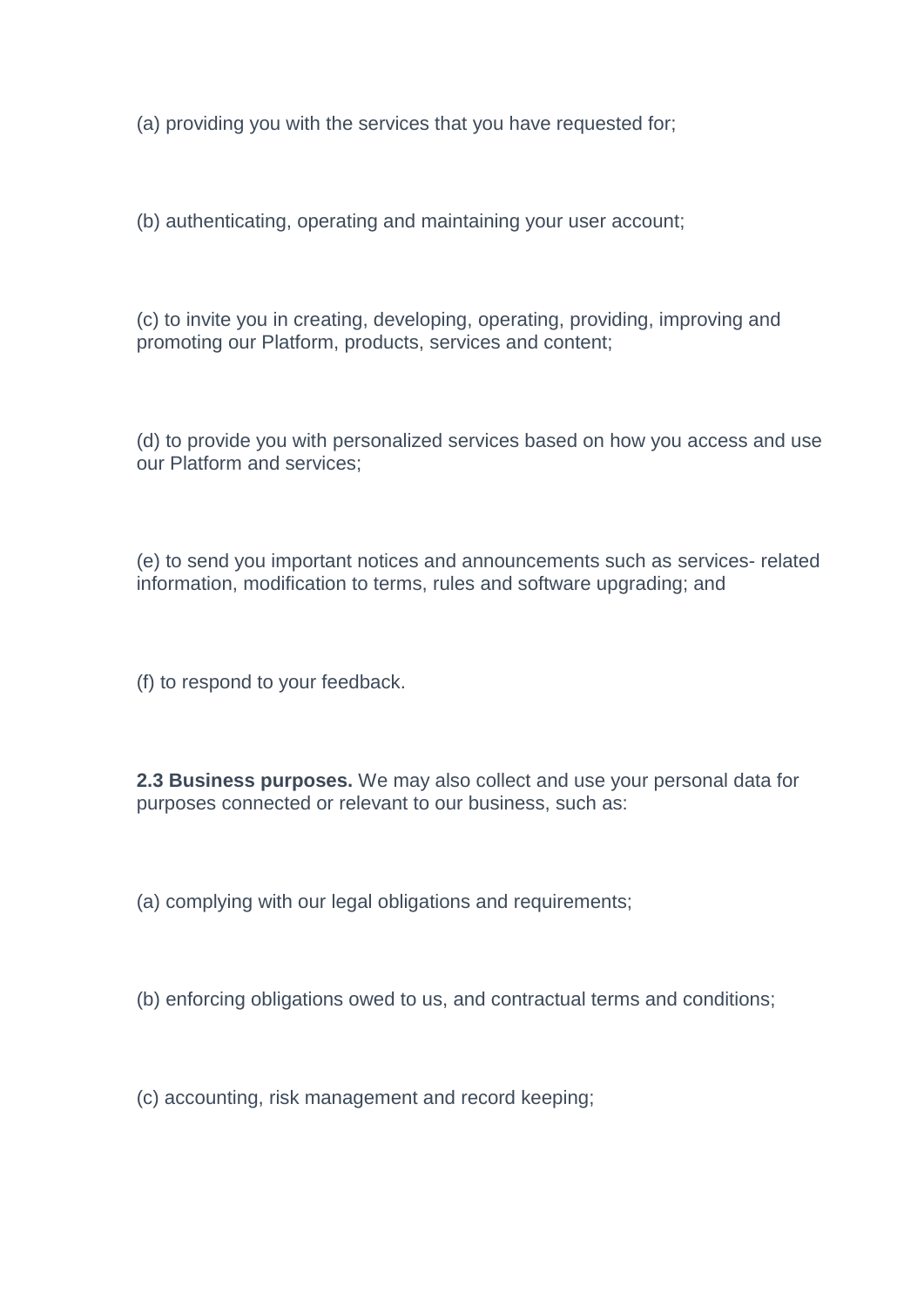(d) carrying out research, planning and statistical analysis;

(e) to prevent, detect, process and investigate fraudulent or other illegal activities, or mitigate the risk of occurrence of the aforementioned events;

(f) staff training; and

(g) any other reasonable purposes related to the aforesaid.

**2.4 Additional purposes.** If you have consented, we may collect and use your personal data for additional purposes such as:

(a) inviting you to promote our Platforms and services on social media platforms;

(b) informing you of our latest activities, special offers and promotions;

(c) informing you of other third-party products and/or services that you may be interested in;

(d) inviting you to participate in polls and questionnaire surveys that may be conducted by us and/or third parties; and

(e) publicizing your feedback about us and/or our services on our marketing materials (including but not limited to newspapers, social media channels, etc.).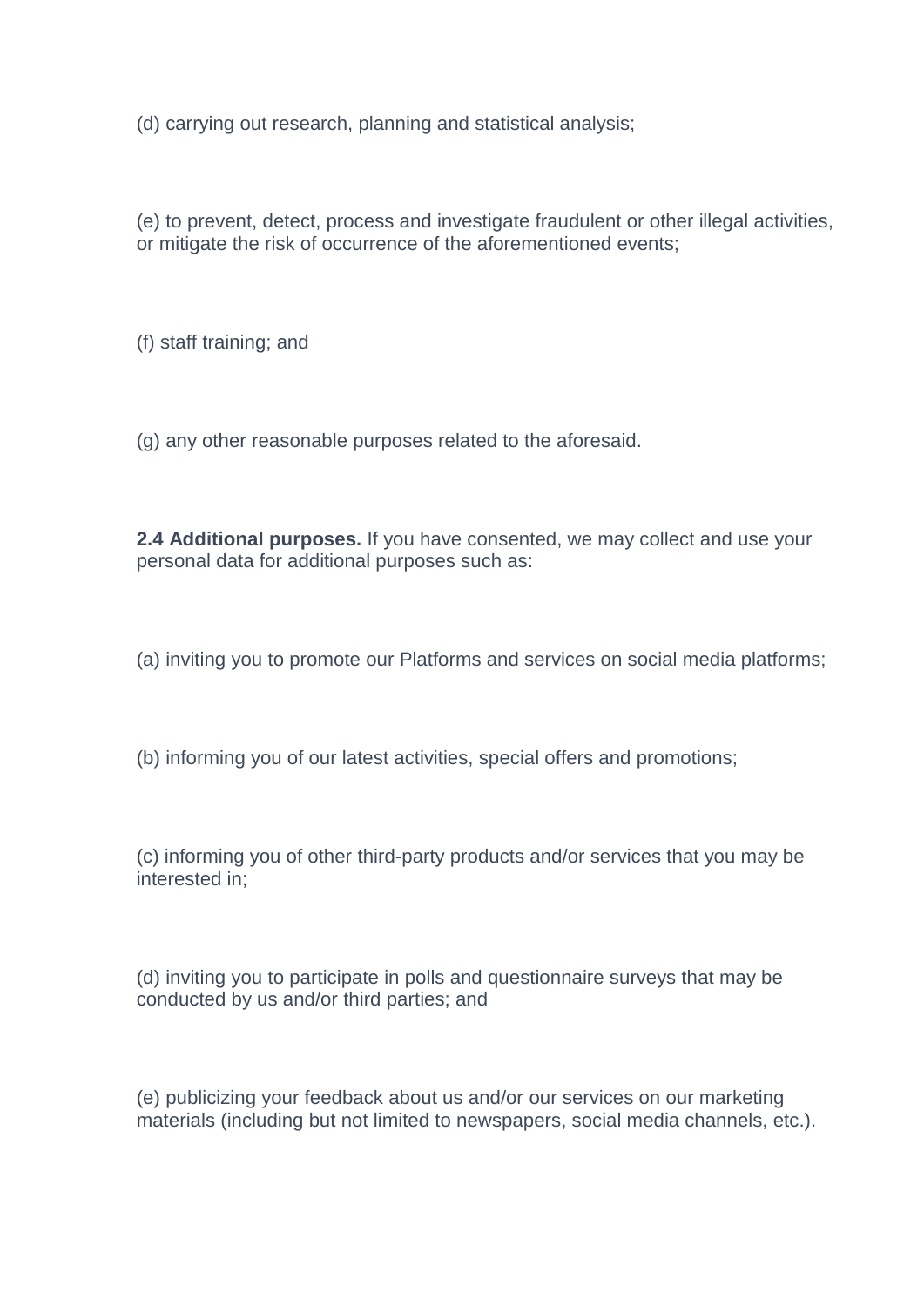**2.5 Contacting you.** When using your personal data to contact you for the above purposes, we may contact you via regular mail, e-mail, SMS, telephone, push notifications (on your devices) or other means. You may determine the type and manner of information that you will receive from us by adjusting your communication preferences on our Platforms or your device.

### **3. DISCLOSURE OF PERSONAL DATA**

**3.1 Disclosure to third parties.** We may disclose your personal data to our related entities, affiliates, partners, contractors and associates for the purposes set out in Clause 2 above.

**3.2 Disclosure to service providers.** We may disclose your personal data with third parties such as:

(a) our service providers and data processors that provide services to us (e.g. accounting, hosting and maintenance services, data analytics services, e-mail message services, delivery services, payment transactions services, marketing, etc.); and

(b) our consultants and professional advisors (e.g. accountants, lawyers, auditors).

**3.3 Disclosure for corporate transactions.** We and our affiliates may be engaged in business asset transactions e.g. mergers, acquisitions and transfer of assets. In such circumstances, we may transfer and/or disclose your personal data to facilitate the completion of the transactions.

**3.4 Other permitted disclosure.** We may disclose your personal data as required or permitted by law, e.g. to regulatory authorities, statutory bodies or public agencies to comply with their requirements, policies and directives.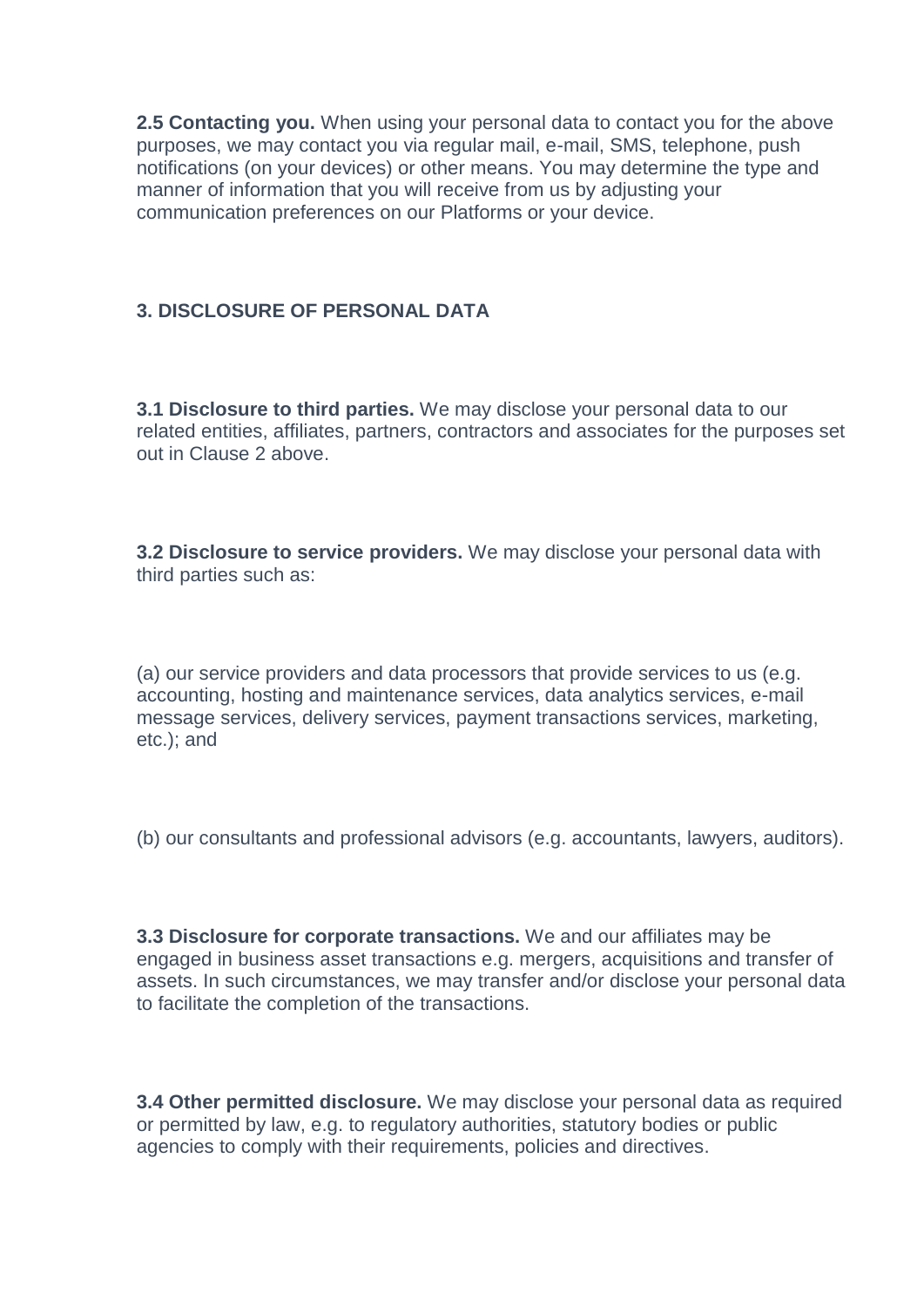## **4. TRANSFER OF PERSONAL DATA OUT OF SINGAPORE**

**4.1** You agree and consent to our transfer of your personal data to any location outside of Singapore for the purposes set out above.

**4.2** If we transfer your personal data to a country or territory outside of Singapore, we will ensure that the recipient is obligated to protect your personal data at a standard of protection comparable to the protection under Singapore law, by ensuring that the recipient is either in a jurisdiction with comparable data privacy laws or is legally bound to protect your personal data.

### **5. RETENTION AND PROTECTION OF PERSONAL DATA**

**5.1** We will retain your personal data for so long as we need the personal data for our business and legal purposes. We will dispose of or delete such information if it is no longer necessary for us to retain your personal data.

**5.2** We will take reasonable precautions to safeguard your personal data to prevent the loss, improper use, or unauthorized disclosure of your personal data. However, we cannot be held responsible for any safety or security breach (e.g. hacking) that is beyond our control.

**5.3** When you use our Platforms and services, you may choose to share and upload your personal data to be publicly available to other users. We are not responsible for protecting and may not be able to remove from our Platforms any personal data that you have made publicly available. Please carefully consider any content that you share, upload, release or communicate through our Platforms and services.

#### **6. YOUR RIGHTS**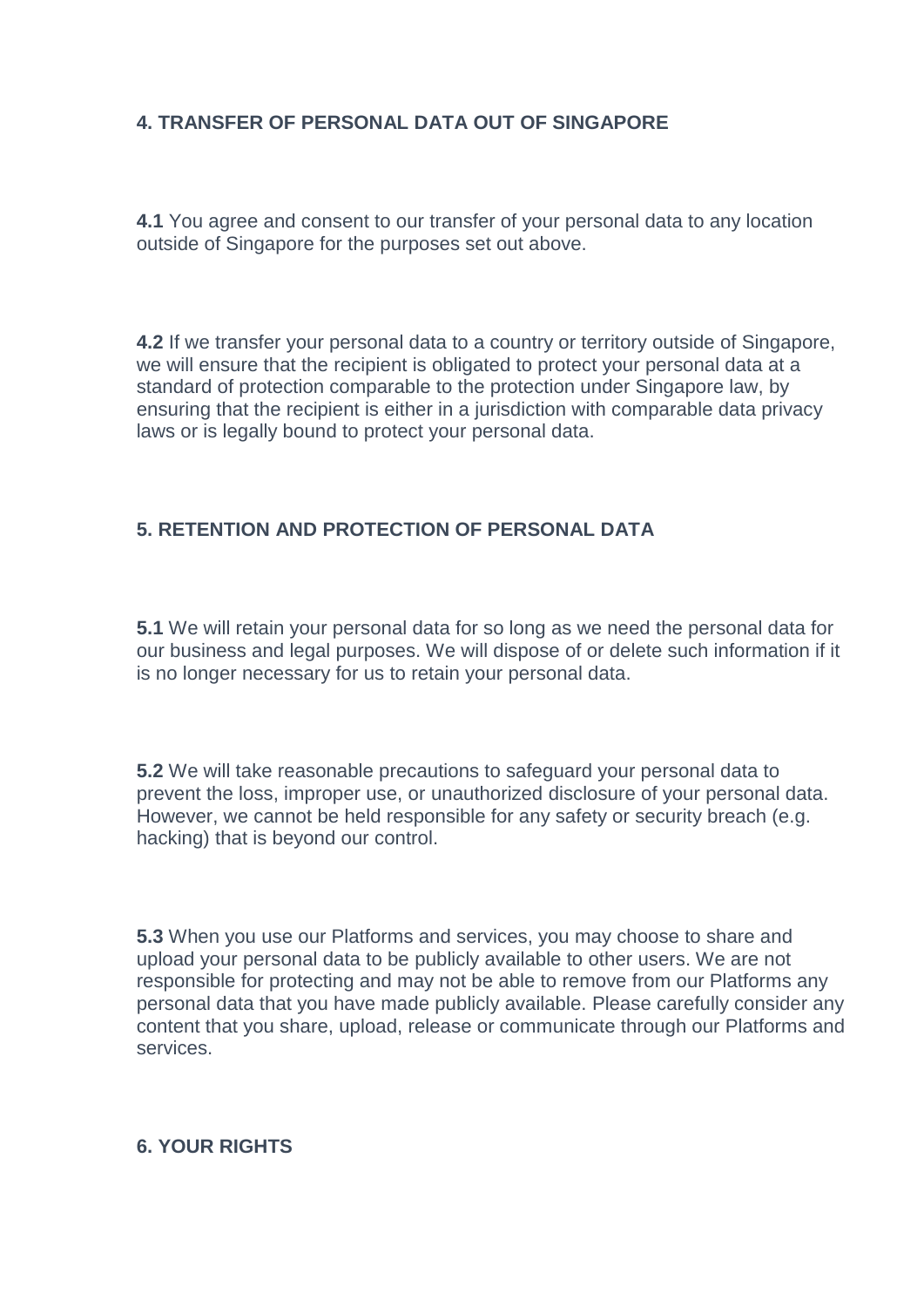**6.1** You may:

(a) access your personal data through your user account;

(b) make corrections to your personal data through your user account;

(c) withdraw consent for our use and disclosure of your personal data by closing your user account;

(d) choose whether to participate in our personalized promotional scheme and other promotional schemes that we may offer from time to time.

**6.2** We may charge you a fee for responding to your requests for access to your personal data or information about the ways in which we have (or may have) used your personal data. If a fee is to be charged, we will inform you of the amount beforehand and will respond to your request once payment is received.

## **7. CHANGES TO POLICY**

**7.1** We may update and amend this Policy from time to time. The updated Policy will take effect immediately when it is published on our Platforms. The updated Policy will supersede earlier versions of our privacy policy and will apply to personal data provided to us previously. If you do not agree with our updated Policy, please immediately cease your access and use of our Platforms and services. You are deemed to have accepted the updated Policy if you continue to access and use our Platforms and services after the updated Policy takes effect.